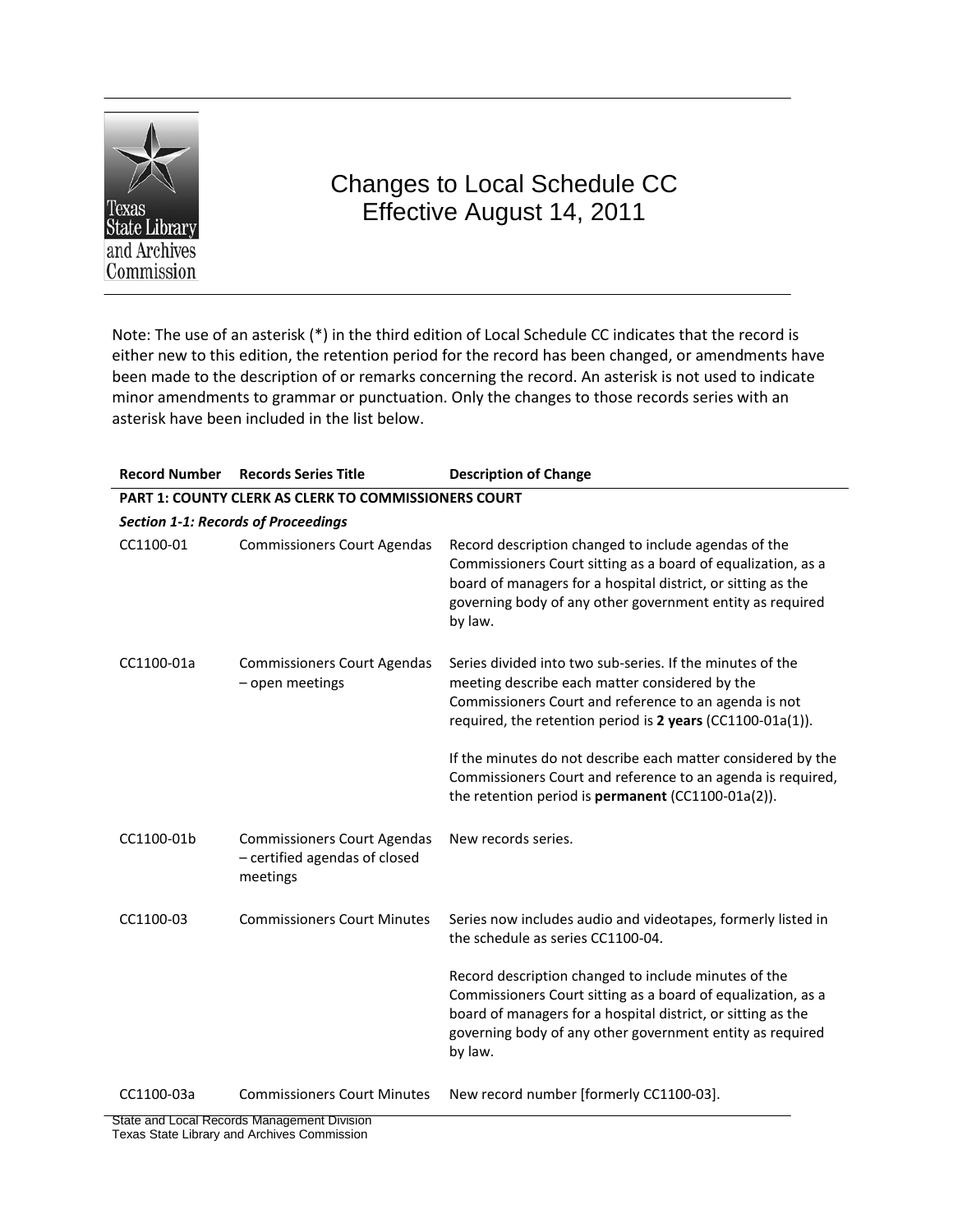– written minutes

| CC1100-03b    | <b>Commissioners Court Minutes</b><br>- notes from which minutes<br>are prepared                                    | New record number [formerly CC1100-05].                                                                                                                                                      |
|---------------|---------------------------------------------------------------------------------------------------------------------|----------------------------------------------------------------------------------------------------------------------------------------------------------------------------------------------|
| CC1100-03c(1) | <b>Commissioners Court Minutes</b><br>- audiovisual recordings of<br>open meetings when minutes<br>are prepared     | New record number [formerly CC1100-04(a)(1)].                                                                                                                                                |
| CC1100-03c(2) | <b>Commissioners Court Minutes</b><br>- audiovisual recordings of<br>open meetings when minutes<br>are not prepared | New record number [formerly CC1100-04(a)(2)].                                                                                                                                                |
| CC1100-03d    | <b>Commissioners Court Minutes</b><br>- recordings of closed<br>meetings                                            | New record number [formerly CC1100-04(b)].                                                                                                                                                   |
| CC1100-03e    | <b>Commissioners Court Minutes</b><br>- workshop sessions in which<br>no votes taken, no minutes<br>required        | New record number [formerly CC1100-04(c)].                                                                                                                                                   |
| CC1000-03f    | <b>Commissioners Court Minutes</b><br>- supporting documentation                                                    | New record number [formerly CC1100-10].                                                                                                                                                      |
| CC1100-04     | Series withdrawn                                                                                                    | This series (audiovisual recordings of Commissioners Court<br>meetings) was combined with CC1100-03 (written minutes of<br>Commissioners Court meetings). CC1100-04 is now CC1100-<br>03с-е. |
| CC1100-05     | Series withdrawn                                                                                                    | This series (notes used to prepare minutes) was combined<br>with CC1100-03 (written minutes of Commissioners Court<br>meetings). CC1100-04 is now CC1100-03b.                                |
| CC1100-06a    | <b>Commissioners Court Orders</b><br>and Resolutions                                                                | New records series.                                                                                                                                                                          |
| CC1100-08     | Series withdrawn                                                                                                    | This series (Hospital District Board Meetings) was combined<br>with CC1100-03.                                                                                                               |
| CC1100-10     | Series withdrawn                                                                                                    | This series (supporting documentation) was combined with<br>CC1100-03 (written minutes of Commissioners Court<br>meetings). CC1100-10 is now CC1100-03f.                                     |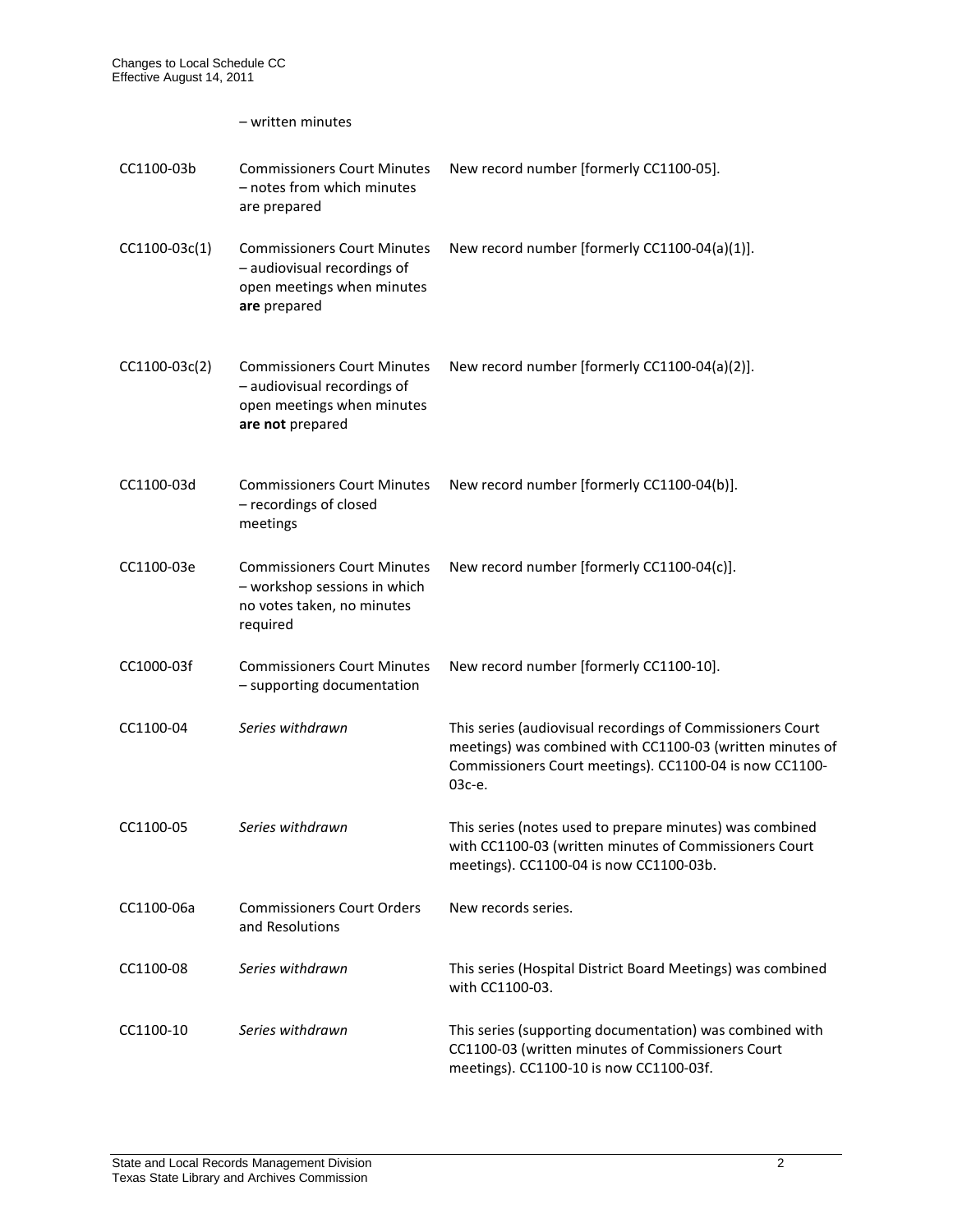#### *Section 1-2: Financial Records*

| CC1125-01                                 | Account of Occupation Tax<br>Receipts                               | Retention period changed to AV ("as long as administratively<br>valuable").                                                                                                                                                                                                                                                                                                                                                                                                                                                                                                                                                               |  |
|-------------------------------------------|---------------------------------------------------------------------|-------------------------------------------------------------------------------------------------------------------------------------------------------------------------------------------------------------------------------------------------------------------------------------------------------------------------------------------------------------------------------------------------------------------------------------------------------------------------------------------------------------------------------------------------------------------------------------------------------------------------------------------|--|
| CC1125-07d                                | Bids and Bid Documentation -<br>RFI                                 | New records series.                                                                                                                                                                                                                                                                                                                                                                                                                                                                                                                                                                                                                       |  |
| CC1125-09a                                | Bonds and Coupons-<br>unsold/undelivered                            | Citation changed to Government Code, Section 1252.003(d).                                                                                                                                                                                                                                                                                                                                                                                                                                                                                                                                                                                 |  |
| CC1125-09b                                | Bonds and Coupons-<br>canceled and in possession of<br>paying agent | Citation changed to Government Code, Chapter 1302.<br>Retention note revised: "Commissioners courts may contract<br>with the county's depository or another entity that acts as<br>the registrar or paying agent for a county security issued by<br>the county for the destruction of a county security that has<br>been issued and paid by the county provided that a) 1 year<br>has elapsed since the bond or coupon was paid; or b) three<br>months after the date the depository, registrar, or paying<br>agent files a list identifying the county security to be<br>destroyed with the commissioners court or county<br>treasurer." |  |
| CC1125-21                                 | Prisoner Expense Reports                                            | Retention note added; archival review now required.                                                                                                                                                                                                                                                                                                                                                                                                                                                                                                                                                                                       |  |
| CC1125-24                                 | Treasurer's Monthly Reports                                         | Retention period changed to "Until superseded by<br>Treasurer's Quarterly Reports."                                                                                                                                                                                                                                                                                                                                                                                                                                                                                                                                                       |  |
| <b>Section 1-3: Road Records</b>          |                                                                     |                                                                                                                                                                                                                                                                                                                                                                                                                                                                                                                                                                                                                                           |  |
| CC1175-05                                 | Orders of Appointment of<br>Juries of View                          | Retention period changed to AV (as long as administratively<br>valuable) after submission of report of jury of view.                                                                                                                                                                                                                                                                                                                                                                                                                                                                                                                      |  |
| CC1175-09                                 | <b>Road Minutes</b>                                                 | Record series description expanded to include bridges.                                                                                                                                                                                                                                                                                                                                                                                                                                                                                                                                                                                    |  |
|                                           | <b>Section 1-4: Records of Water Districts</b>                      |                                                                                                                                                                                                                                                                                                                                                                                                                                                                                                                                                                                                                                           |  |
| CC1200-08                                 | Levee Improvement District<br><b>Reclamation Plans</b>              | Retention note added; archival review now required.                                                                                                                                                                                                                                                                                                                                                                                                                                                                                                                                                                                       |  |
| CC1200-11                                 | <b>TCEQ Orders Concerning</b><br><b>Water Districts</b>             | Record title changed to reflect re-naming of state agency<br>(formerly Texas Natural Resource Conservation Commission).                                                                                                                                                                                                                                                                                                                                                                                                                                                                                                                   |  |
| CC1200-12                                 | <b>Water Adjudication Case</b><br>Papers                            | Record title changed to reflect re-naming of state agency<br>(formerly Texas Natural Resource Conservation Commission).                                                                                                                                                                                                                                                                                                                                                                                                                                                                                                                   |  |
| <b>Section 1-5: Miscellaneous Records</b> |                                                                     |                                                                                                                                                                                                                                                                                                                                                                                                                                                                                                                                                                                                                                           |  |
| CC1225-06                                 | <b>County Health Officer Reports</b>                                | Retention note expanded to include a reference to CC1225-<br>31, Tuberculosis Control Board Quarterly Reports.                                                                                                                                                                                                                                                                                                                                                                                                                                                                                                                            |  |
| CC1225-09                                 | <b>County Nurse Monthly</b><br>Reports                              | Retention note added; archival review now required.                                                                                                                                                                                                                                                                                                                                                                                                                                                                                                                                                                                       |  |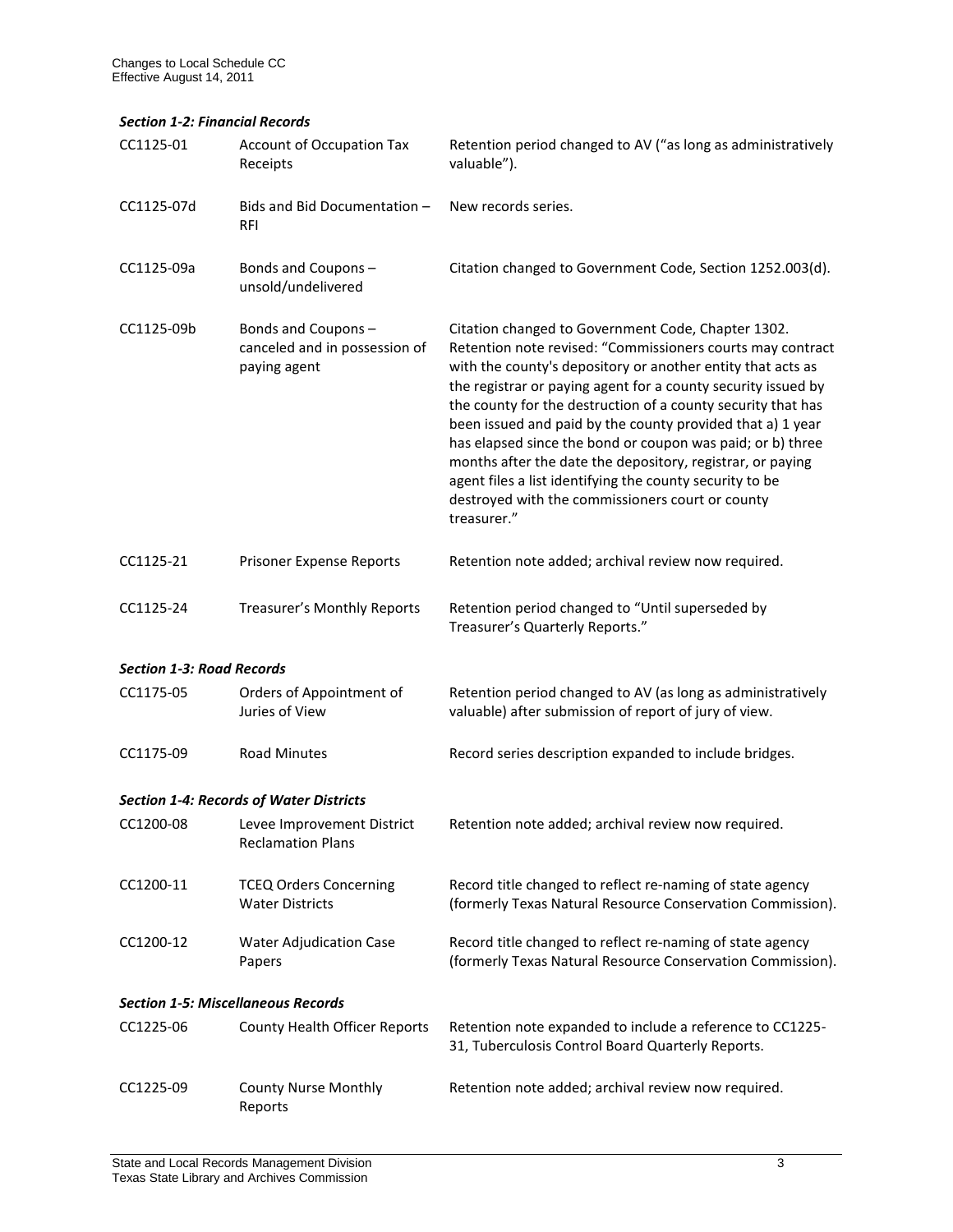| CC1225-10                                     | <b>Extension and Demonstration</b><br>Agents' Reports                                         | Retention period increased to permanent.                                                                                                                                                                            |  |
|-----------------------------------------------|-----------------------------------------------------------------------------------------------|---------------------------------------------------------------------------------------------------------------------------------------------------------------------------------------------------------------------|--|
| CC1225-12                                     | Ferry License Applications                                                                    | Retention period increased to permanent for all ferry license<br>applications, regardless of age of record.                                                                                                         |  |
| CC1125-18                                     | Quarterly Reports of Livestock<br><b>Auction Commission</b><br>Merchants                      | Citation added: Section 147.041(c), Agriculture Code.                                                                                                                                                               |  |
| CC1225-27                                     | <b>Scalp Bounty Records</b>                                                                   | Retention period changed to AV.<br>Archival review now required.                                                                                                                                                    |  |
| CC1225-30                                     | <b>Tick Eradication Inspection</b><br>Reports                                                 | Retention period increased to permanent.                                                                                                                                                                            |  |
| CC1225-32                                     | Wreck-master Salvage<br>Reports                                                               | Retention period increased to permanent for all wreck-<br>master salvage reports, regardless of age of record.                                                                                                      |  |
|                                               | Section 1-6: Records of the County Judge                                                      |                                                                                                                                                                                                                     |  |
| CC1250-09                                     | <b>Public Information Requests</b>                                                            | Record series title changed [formerly "Open Records<br>Requests"]. Series divided into two sub-series according to<br>whether the requested records are exempt from disclosure<br>under the Public Information Act. |  |
| CC1250-09a                                    | Public Information Requests -<br>non-exempted records<br>[requests that must be<br>fulfilled] | Retention period changed to "Date request for records<br>fulfilled $+1$ year."                                                                                                                                      |  |
| CC1250-09b                                    | Public Information Requests -<br>exempt records                                               | Retention period changed to "Date of notification that<br>records requested are exempt from disclosure + 2 years."                                                                                                  |  |
|                                               | <b>PART 2: COUNTY CLERK AS RECORDER</b>                                                       |                                                                                                                                                                                                                     |  |
| <b>Section 2-1: Property Records</b>          |                                                                                               |                                                                                                                                                                                                                     |  |
| CC1275-13a                                    | <b>Land Office Notices</b>                                                                    | Retention period increased to "90 days after notation made<br>in Deed Record [CC1275-11]."                                                                                                                          |  |
| <b>Section 2-2: Mortgage and Lien Records</b> |                                                                                               |                                                                                                                                                                                                                     |  |
| CC1300-06                                     | Chattel Mortgage Register<br>(Chattel Mortgage Record)                                        | Series divided into two subseries based on date of the record.<br>Subseries CC1300-06a is for records dated 1846-1940, 1945,<br>and 1950. CC1300-06b is for all other records.                                      |  |
| CC1300-17                                     | <b>Financing Statements</b>                                                                   | Citation changed to Section 9.522(a), Business and<br>Commerce Code.                                                                                                                                                |  |

### *Section 2-3: Birth Records*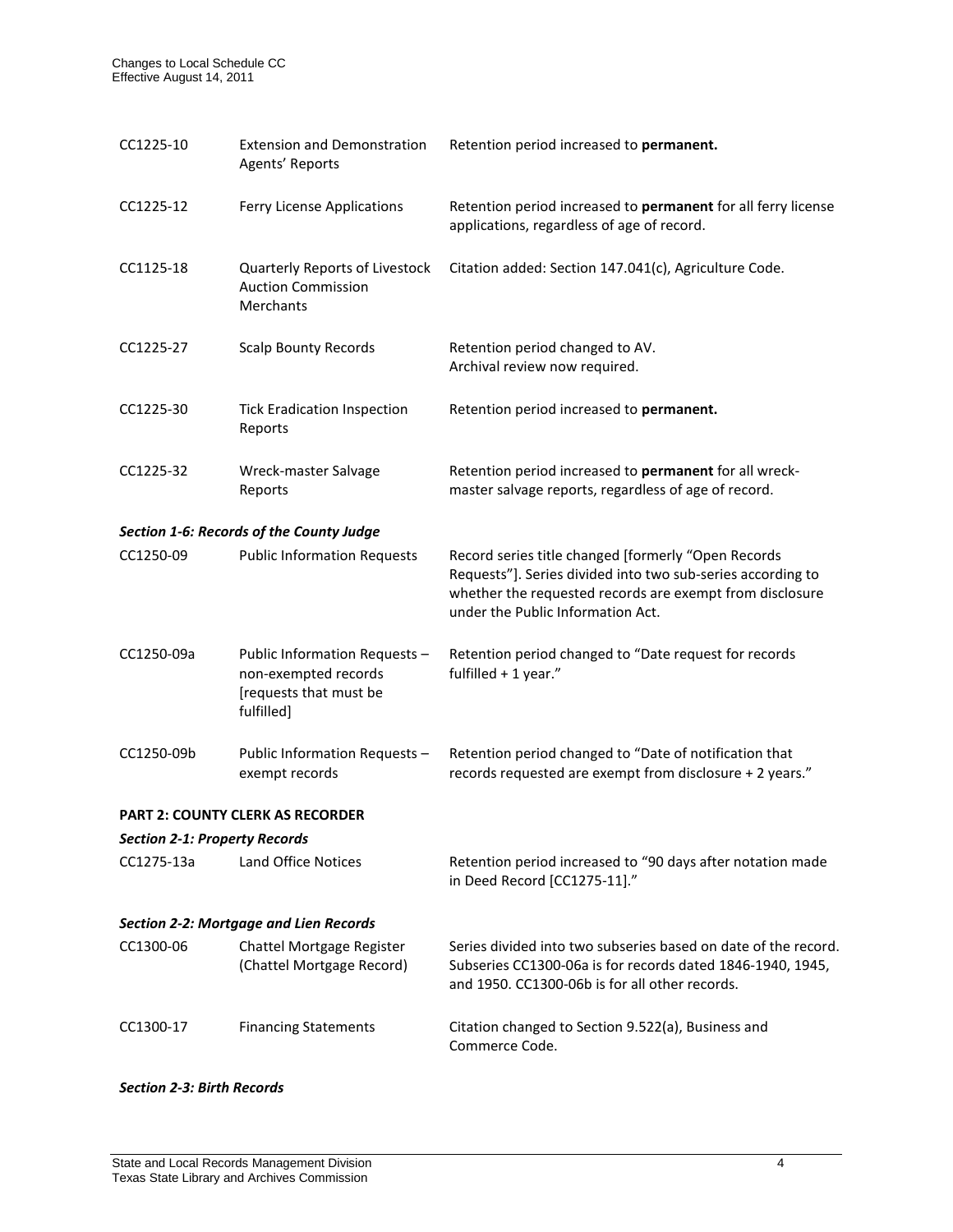CC1325-08a Record of Issuance of Certified Retention period changed to "3 years from the date issued." Copies or Abstracts of Birth Records

## *Section 2-4: Death Records*

| CC1325-11                            | <b>Death Certificates</b>                                                    | Record description changed to reflect renaming of state<br>agency (Department of State Health Services).                                                                                                                                                                                                                                                                                                                       |
|--------------------------------------|------------------------------------------------------------------------------|--------------------------------------------------------------------------------------------------------------------------------------------------------------------------------------------------------------------------------------------------------------------------------------------------------------------------------------------------------------------------------------------------------------------------------|
| CC1325-12                            | Notification of Death of<br>Persons Under 55                                 | Record description changed to reflect renaming of state<br>agency (Department of State Health Services).                                                                                                                                                                                                                                                                                                                       |
| CC1325-18a                           | Record of Issuance of Certified<br>Copies or Abstracts of Death<br>Records   | Retention period changed to "3 years from the date issued."                                                                                                                                                                                                                                                                                                                                                                    |
| <b>Section 2-5: Marriage Records</b> |                                                                              |                                                                                                                                                                                                                                                                                                                                                                                                                                |
| CC1325-19                            | Informal Marriage Records                                                    | Series divided into two subseries. The retention period of<br>declarations of informal marriage (CC1325-19b) must now<br>only be kept as long as administratively valuable (AV) per<br>Section 2.404(c), Family Code. Informal Marriage Records<br>(CC1325-19a) must only be kept permanently when they are<br>maintained separately from the Marriage Record.                                                                 |
|                                      |                                                                              | Retention note for CC1325-19b added: "County clerks are no<br>longer required to retain copies of declarations of informal<br>marriages after recording the marriages and sending copies<br>to the Texas Vital Statistics Office of the Texas Department of<br>State Health Services."                                                                                                                                         |
| CC1325-20                            | Marriage Affidavits                                                          | Record description changed: "Affidavits by couples or by third<br>parties that the couples are of age to marry without parental<br>consent; or if one of the parties does not appear, affidavits<br>that the absent party is on active duty as a member of the<br>armed forces of the United States or the state military forces<br>or is confined in a correctional facility, as defined by the<br>Penal Code, Section 1.07." |
|                                      |                                                                              | The following sentence was added to the beginning of the<br>retention note: "County clerks are not required to retain<br>copies of the affidavits, but may have done so in the past."                                                                                                                                                                                                                                          |
| CC1325-23                            | Marriage License Applications                                                | Retention period changed to AV.                                                                                                                                                                                                                                                                                                                                                                                                |
|                                      |                                                                              | Retention note added: "County clerks are not required to<br>retain copies of marriage licenses applications after<br>forwarding the applications to the Texas Vital Statistics Office<br>of the Texas Department of State Health Services"                                                                                                                                                                                     |
| CC1325-31a                           | Parental Consent (or<br>Objection) Forms - records<br>dated 1950 and earlier | "1850" changed to "1950": all such forms dated 1950 and<br>earlier must be retained permanently.                                                                                                                                                                                                                                                                                                                               |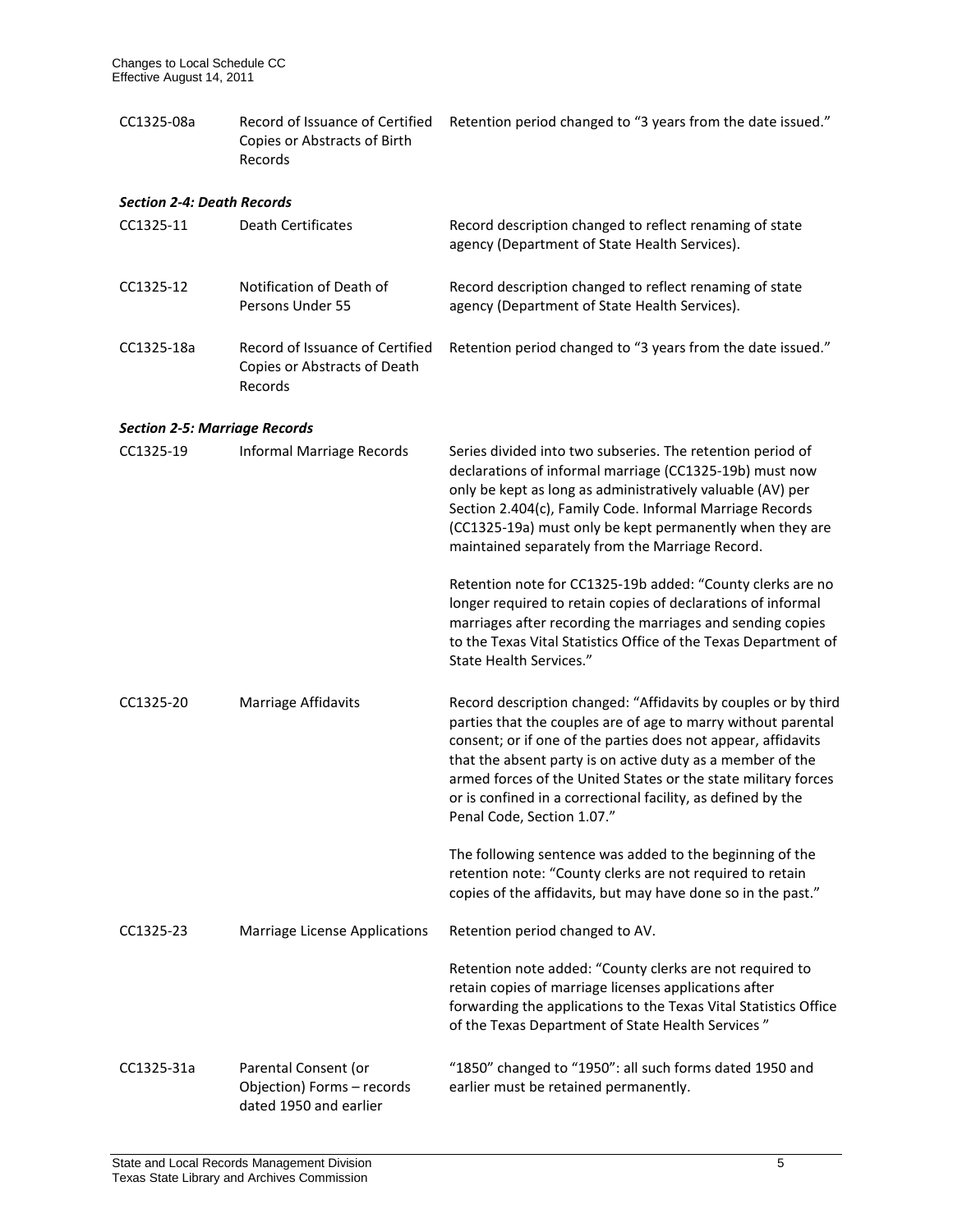#### *Section 2-7: Tax Records*

| CC1375-02a | Lists of Delinquent and<br>Insolvent Taxpayers - 1950<br>and earlier                              | "1884" changed to "1950": all such lists dated 1950 and<br>earlier must be retained permanently.                                                                                                                                                                                                      |
|------------|---------------------------------------------------------------------------------------------------|-------------------------------------------------------------------------------------------------------------------------------------------------------------------------------------------------------------------------------------------------------------------------------------------------------|
| CC1375-02b | Lists of Delinquent and<br>Insolvent Taxpayers - 1951<br>and later                                | "1885" changed to "1951." Only lists dated 1951 and later<br>may be destroyed.                                                                                                                                                                                                                        |
| CC1375-03  | <b>Delinquent Tax Record</b>                                                                      | Records of this type dated 1950 and earlier must now be<br>retained permanently.                                                                                                                                                                                                                      |
| CC1375-04  | <b>Delinquent Tax Rolls</b>                                                                       | Records of this type dated 1950 and earlier must now be<br>retained permanently.                                                                                                                                                                                                                      |
| CC1375-10  | Reports of Land Sold Under<br>Judgment                                                            | Retention period increased to permanent.                                                                                                                                                                                                                                                              |
| CC1375-11  | Reports of Land Sold Under<br>Judgment and Redeemed                                               | Retention period increased to permanent.                                                                                                                                                                                                                                                              |
| CC1375-17  | <b>Tax Rolls</b>                                                                                  | Retention note added: "If the county tax assessor-collector<br>does not have the original tax or assessment roll for any<br>given year, the County Clerk must retain that tax or<br>assessment roll for that year PERMANENTLY."                                                                       |
| CC1400-03  | <b>Section 2-8: Bond and Deputation Records</b><br>Bonds and Contracts to Pay<br>Liens and Claims | Citation changed to Chapter 53, Property Code.                                                                                                                                                                                                                                                        |
|            | <b>Section 2-9: Business and Professional Records</b>                                             |                                                                                                                                                                                                                                                                                                       |
| CC1425-01  | <b>Account Books of Private</b><br><b>Businesses and Organizations</b>                            | Text added to retention note: "Although these records were<br>not required to be filed with county clerks, they should be<br>reviewed for possible historical value before disposal. County<br>clerks should seek the advice of local historical and<br>genealogical groups as part of their review." |
| CC1425-04  | <b>Assumed Name Register</b>                                                                      | Retention period increased to permanent.                                                                                                                                                                                                                                                              |
| CC1425-05  | Records Relating to the<br>Creation, Operation, and<br><b>Dissolution of Banks</b>                | Retention period changed to AV.                                                                                                                                                                                                                                                                       |
| CC1425-07  | <b>Cotton Ginners Record</b>                                                                      | Retention period increased to permanent.                                                                                                                                                                                                                                                              |
| CC1425-09b | Directions to Destroy Military<br>Discharge Record Filed with                                     | New records series.                                                                                                                                                                                                                                                                                   |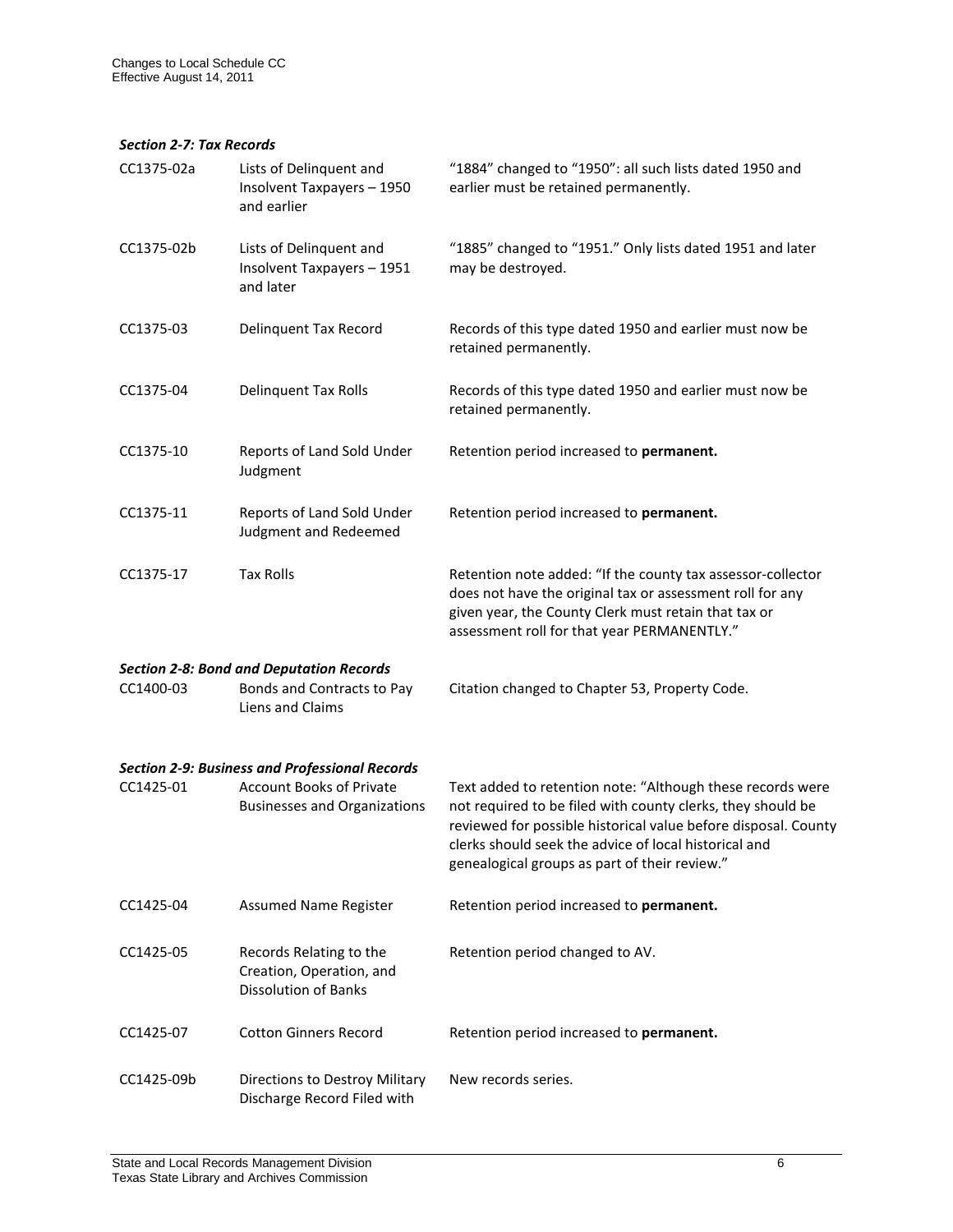|                                        | the County Clerk Before<br>September 1, 2003.                                          |                                                                                                                                                                                                                                |
|----------------------------------------|----------------------------------------------------------------------------------------|--------------------------------------------------------------------------------------------------------------------------------------------------------------------------------------------------------------------------------|
| CC1425-13                              | Going Out of Business Sale<br>Records                                                  | Records may now be destroyed 2 years after the dates on the<br>records rather than 2 years after the date the post-sale<br>inventory is filed.                                                                                 |
| CC1425-15                              | Midwife Identification<br>Records                                                      | Record description changed to "Includes the midwife roster<br>provided by the Department of State Health Services, copies<br>of current licenses, and/or any other identification forms of<br>midwives licensed by the state." |
|                                        |                                                                                        | Retention period changed to "US or 2 years, whichever<br>sooner."                                                                                                                                                              |
| <b>Section 2-11: Livestock Records</b> |                                                                                        |                                                                                                                                                                                                                                |
| CC1475-11                              | Livestock Quarantine Records                                                           | Retention period increased to permanent.                                                                                                                                                                                       |
|                                        | <b>Section 2-13: Administrative and Financial Records</b>                              |                                                                                                                                                                                                                                |
| CC1525-14                              | <b>Records Destruction Notices</b>                                                     | Retention period decreased to 10 years unless they serve as<br>the County's official file copy, in which case they must still be<br>retained permanently.                                                                      |
|                                        | <b>Section 2-14: Miscellaneous Records</b>                                             |                                                                                                                                                                                                                                |
| CC1550-04                              | <b>Certificates of Deposit</b><br>(Receipts) for Wills Filed for<br>Safekeeping        | Retention period increased to "return of will + 10 years."                                                                                                                                                                     |
| CC1550-09                              | Fish, Game and Trapping<br><b>Licensing Records</b>                                    | Series now includes trapping licensing records.                                                                                                                                                                                |
| CC1550-09a                             | Fish, Game and Trapping<br>Licensing Records - county<br>clerk is not an issuing agent | Retention note added; archival review now required.                                                                                                                                                                            |
| CC1550-09b                             | Fish, Game and Trapping<br>Licensing Records - county<br>clerk is an issuing agent     | Retention note added; archival review now required.                                                                                                                                                                            |
| CC1550-21                              | <b>Texas Relief Commission</b><br>Records                                              | Retention period increased to permanent.                                                                                                                                                                                       |
| CC1550-25                              | Air Quality Permit Records                                                             | New records series.                                                                                                                                                                                                            |

# **PART 3: COUNTY CLERK AS CLERK OF COUNTY COURT**

Paragraph (c) in the Part 3 introduction, now with the header "HISTORIC COURT RECORDS RETENTION REQUIREMENTS," was revised such that "1876" has been replaced with "1950" in paragraph (1). All case papers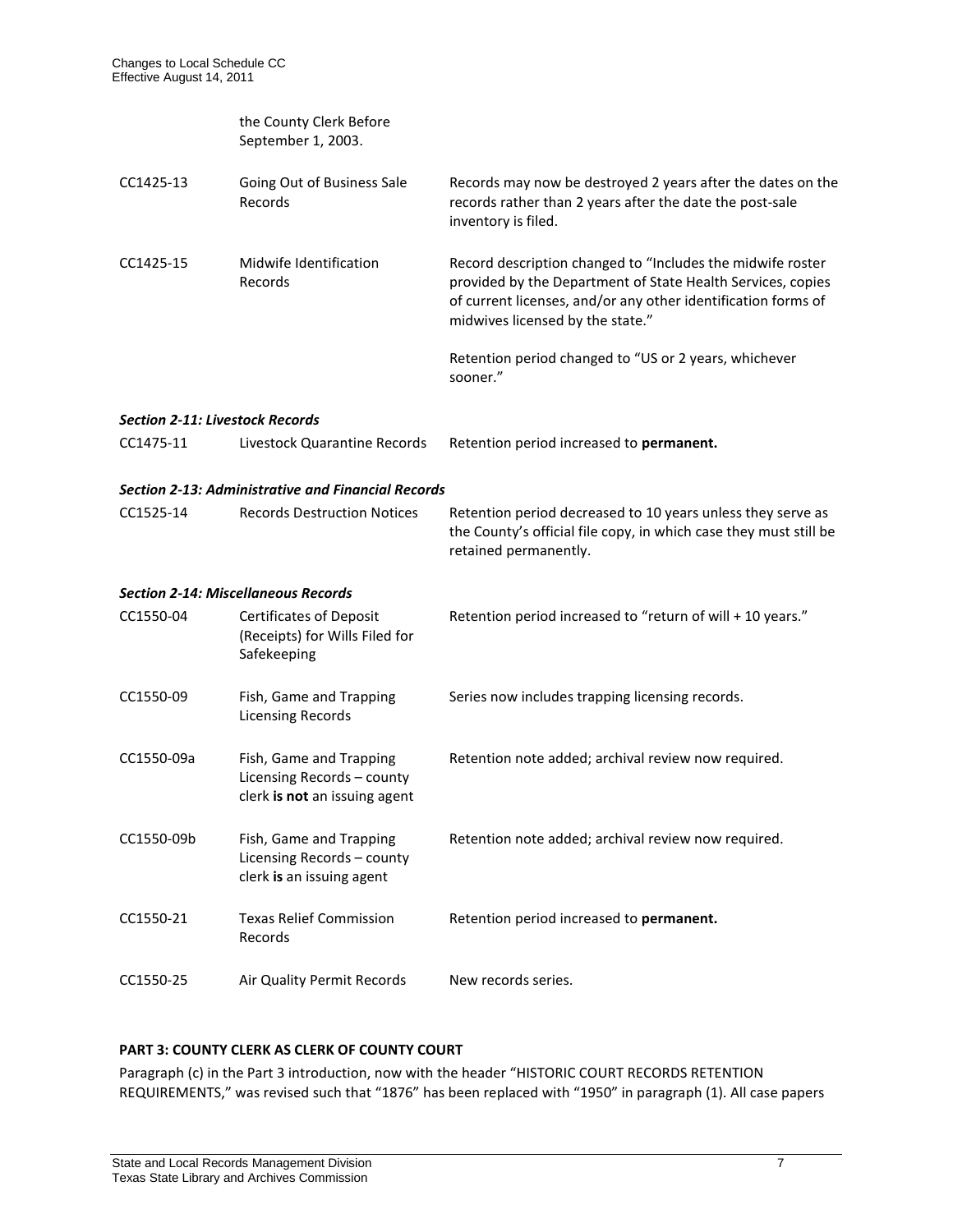dated 1950 or earlier and trial dockets containing entries dated 1950 or earlier must be retained **permanently.** 

Paragraph (f) in the Part 3 introduction, with the header "RETENTION OF CRIMINAL EXHIBITS," was substantially revised. A sub-paragraph addressing the retention and disposition of exhibits containing biological material has been added.

| <b>Section 3-1: Civil Case Records</b>      |                                                                                                                                    |                                                                                                                                                                  |
|---------------------------------------------|------------------------------------------------------------------------------------------------------------------------------------|------------------------------------------------------------------------------------------------------------------------------------------------------------------|
| CC1575-03b                                  | Civil Case Papers                                                                                                                  | Case papers dated 1950 and earlier must be retained<br>permanently. Case papers dated 1951 and later must be<br>reviewed for archival value.                     |
| CC1575-03c                                  | Civil Case Papers - Exhibits<br>and Depositions                                                                                    | Archival review required for materials dated 1950 and earlier.                                                                                                   |
| CC1575-03e                                  | Civil Case Papers - Clerk's<br>Record and Court Reporter<br>Record                                                                 | Record series title changed [formerly "transcripts and<br>statements of fact"].                                                                                  |
|                                             |                                                                                                                                    | Archival review now required for Clerk's Record and Court<br>Reporter Record dated 1951 and later.                                                               |
| CC1575-07e                                  | <b>Condemnation Case Papers</b><br>(Eminent Domain Case<br>Papers) - Clerk's Record and<br>Court Reporter Record                   | Record series title changed [formerly "transcripts and<br>statements of fact"].                                                                                  |
| CC1575-09                                   | Subpoenas                                                                                                                          | Retention period increased to 5 years.                                                                                                                           |
| <b>Section 3-2: Criminal Case Records</b>   |                                                                                                                                    |                                                                                                                                                                  |
| CC1600-04a                                  | Criminal Case Papers - DWI<br>and DUID case papers                                                                                 | Series merged with CC1600-04b; there is no longer a<br>separate series for DWI and DUID case papers.                                                             |
| CC1600-04e                                  | Criminal Case Papers - Clerk's<br>Record and Court Reporter<br>Record                                                              | Record series title changed [formerly "transcripts and<br>statements of fact"].                                                                                  |
| CC1600-04g                                  | Criminal Case Papers -<br>Warrants, capiases,<br>summonses, witness<br>attachments, returns, and<br>applications for such process. | Subpoenas removed from record title/description; criminal<br>subpoenas form series CC1600-09.                                                                    |
| CC1600-09                                   | Subpoenas (Criminal)                                                                                                               | Retention period increased to 5 years.                                                                                                                           |
| Section 3-4: Multi-case/Multi-court Records |                                                                                                                                    |                                                                                                                                                                  |
| CC1650-12                                   | <b>Shorthand Notes of Official</b><br><b>Court Reporters</b>                                                                       | Series divided into three subseries; notes for criminal cases<br>now form a separate series, and a third subseries was added<br>for the court reporter's record. |
| CC1650-12a                                  | Shorthand Notes of Official                                                                                                        | Retention period increased to "Length of sentence or date                                                                                                        |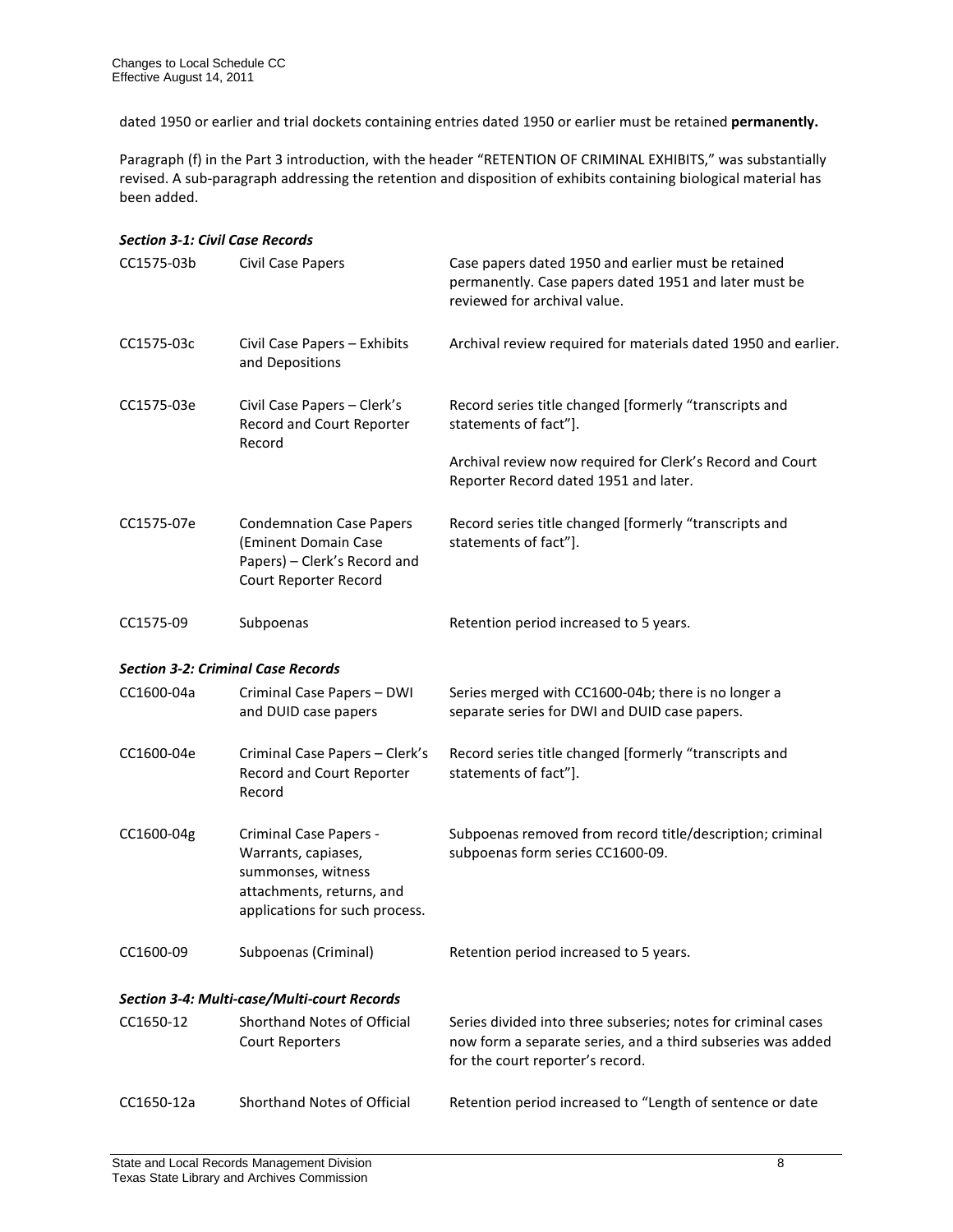|            | Court Reports – criminal case<br>in which a person is convicted<br>and sentenced to a term of<br>more than two years and an<br>appeal is not taken. | notes taken + 3 years, whichever longer."                               |
|------------|-----------------------------------------------------------------------------------------------------------------------------------------------------|-------------------------------------------------------------------------|
| CC1650-12b | Shorthand Notes of Official<br>Court Reports – all other<br>manner of cases                                                                         | This series now excludes the manner of case described in<br>CC1650-12a. |
| CC1650-12c | Shorthand Notes of Official<br>Court Reports – Copies of<br>Clerk's Record and Court<br>Reporter Record                                             | New records series.                                                     |

#### *Section 3-6: Juvenile Records*

# **Entire Juvenile Records section (CC1700-01 through CC1700-04) replaced with CC1700-05 through CC1700-16 to reflect major revisions in the Family Code.**

| CC1700-05  | Video Recordings (Juvenile<br><b>Detention Hearings)</b>                   | New records series. |
|------------|----------------------------------------------------------------------------|---------------------|
| CC1700-06  | Juvenile Delinquency Records<br>(Informal Disposition Cases),<br>Report on | New records series. |
| CC1700-07  | Juvenile Delinquency Records<br>(First Offender Program),<br>Report on     | New records series. |
| CC1700-08  | <b>Video Recordings of Requests</b><br>for Breath Specimen Tests           | New records series. |
| CC1700-09  | Juvenile Delinquency Records<br>(Statutory Warnings)                       | New records series. |
| CC1700-10a | Juvenile Case Papers -<br>offenses committed on or<br>before 8/31/87       | New records series. |
| CC1700-10b | Juvenile Case Papers-<br>offenses committed between<br>9/1/87 and 12/31/95 | New records series. |
| CC1700-10c | Juvenile Case Papers-<br>offenses committed on or<br>after 1/1/96          | New records series. |
| CC1700-11a | <b>Fingerprints and Photographs</b><br>of Juveniles - offenses             | New records series. |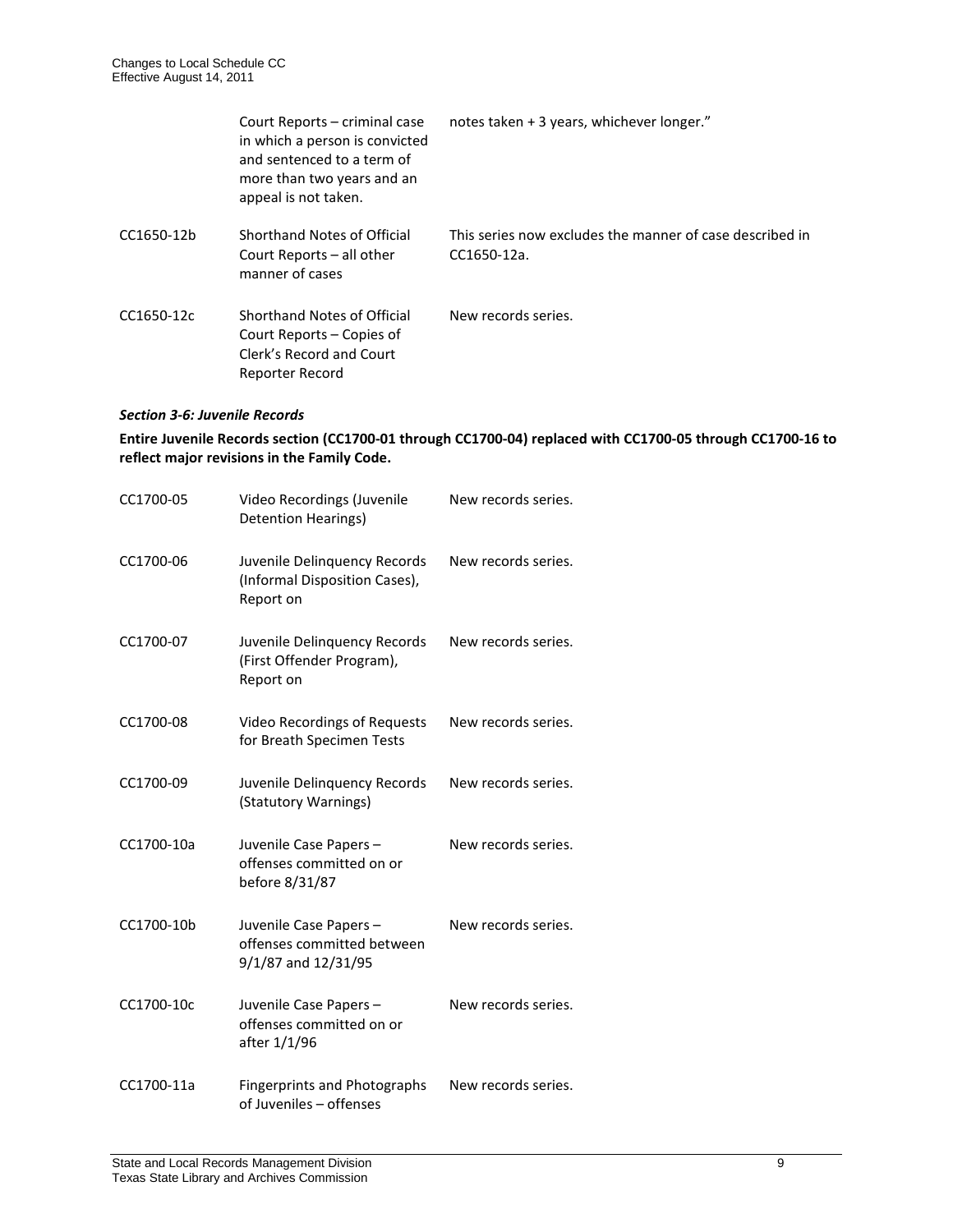committed on or before 8/31/87

| CC1700-11b | <b>Fingerprints and Photographs</b><br>of Juveniles - offenses<br>committed between 9/1/87<br>and 12/31/95 | New records series. |
|------------|------------------------------------------------------------------------------------------------------------|---------------------|
| CC1700-11c | <b>Fingerprints and Photographs</b><br>of Juveniles - offenses<br>committed on or after 1/1/96             | New records series. |
| CC1700-12  | Juvenile Court Docket                                                                                      | New records series. |
| CC1700-13  | Juvenile Record (Juvenile<br>Court Minutes)                                                                | New records series. |
| CC1700-14  | Juvenile Detention Register                                                                                | New records series. |
| CC1700-15  | Juvenile Information Systems<br>(Local)                                                                    | New records series. |
| CC1700-16  | Audio or Video Tapes of<br>Release Hearings                                                                | New records series. |

#### *Section 3-7: Records of Commitment and Admission to State Care*

| CC1725-05 | Crippled Children Applications   | Retention note added; archival review now required. |
|-----------|----------------------------------|-----------------------------------------------------|
| CC1725-06 | Crippled Children Docket         | Retention period increased to <b>permanent</b> .    |
| CC1725-19 | <b>Tuberculosis Applications</b> | Retention note added; archival review now required. |
| CC1725-20 | <b>Tuberculosis Docket</b>       | Retention period increased to permanent.            |

# **PART 6: RECORDS OF THE COUNTY SUPERINTENDENT OF SCHOOLS AND COUNTY BOARDS OF SCHOOL TRUSTEES [ABOLISHED OFFICES AND BOARDS ONLY]**

# *Section 6-1: Records of Proceedings*

| <b>Records of School Districts</b><br>CC1875-05 | Retention note revised for clarity: "Retention Note: Original<br>survey field notes of school district boundaries or of other<br>surveys relating to schools found among the records of the<br>county superintendent of schools may be destroyed at option<br>provided that they have been properly recorded in the<br>Minutes of the County Board of School Trustees [1875-02] or<br>in this record. If they have not been properly recorded in<br>either of those records they should be retained<br>PERMANENTLY." |
|-------------------------------------------------|----------------------------------------------------------------------------------------------------------------------------------------------------------------------------------------------------------------------------------------------------------------------------------------------------------------------------------------------------------------------------------------------------------------------------------------------------------------------------------------------------------------------|
|-------------------------------------------------|----------------------------------------------------------------------------------------------------------------------------------------------------------------------------------------------------------------------------------------------------------------------------------------------------------------------------------------------------------------------------------------------------------------------------------------------------------------------------------------------------------------------|

# *Section 6-5: Personnel Records*